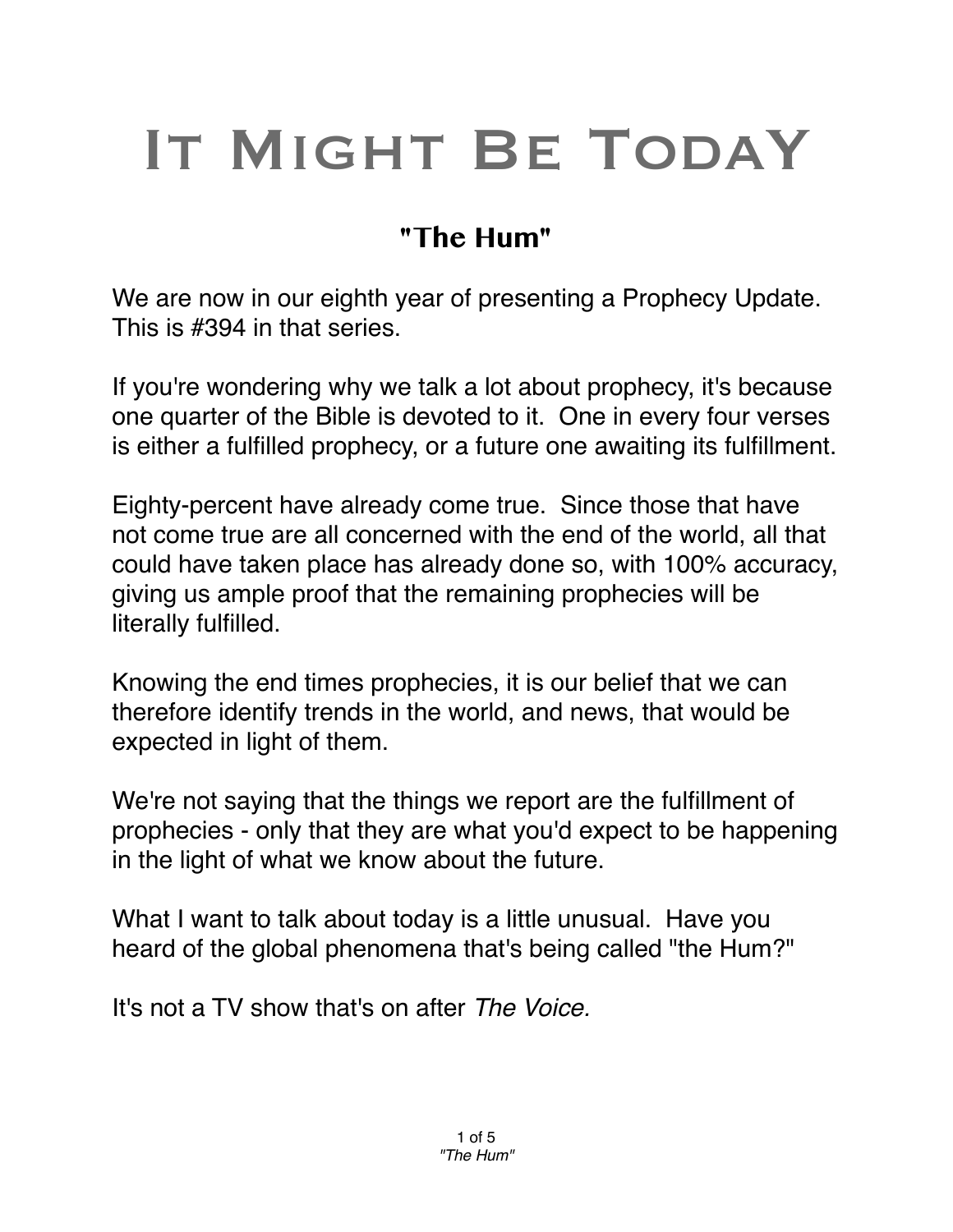The Hum is a phenomenon, or collection of phenomena, involving widespread reports of a persistent and invasive low-frequency humming, rumbling, or droning noise not audible to all people.

Hums have been widely reported by national media in the UK and the United States. The Hum is sometimes prefixed with the name of a locality where the problem has been particularly publicized: e.g., the "Bristol Hum" or the "Taos Hum".

Data from a Taos Hum study suggests that around two percent of the population could detect the Taos Hum. For those who can hear the Hum it can be a very disturbing phenomenon. Among those who cannot hear the hum and some specialists, there has been skepticism about whether it exists.

It's real; at least three suicides have been linked to it in the UK.

#### [TechTimes.com](http://TechTimes.com) reported,

People from different parts of the world have been left terrified after hearing what is believed to be an evil-sounding trumpet noise coming from an unknown location in the sky.

Residents who were able to capture the ominous sound went to upload their recordings on social media sites. Several of these clips came from Canada, Australia, Germany and the United States.

In a video shot last month from Germany, a child can be seen frightened stiff as the strange noise blasted from afar.

http://www.techtimes.com/articles/53996/20150519/strange-trumpet-sounds-heard-over-u-s-canadaaustralia-other-countries-from-god-aliens-or-just-our-planet-videos.htm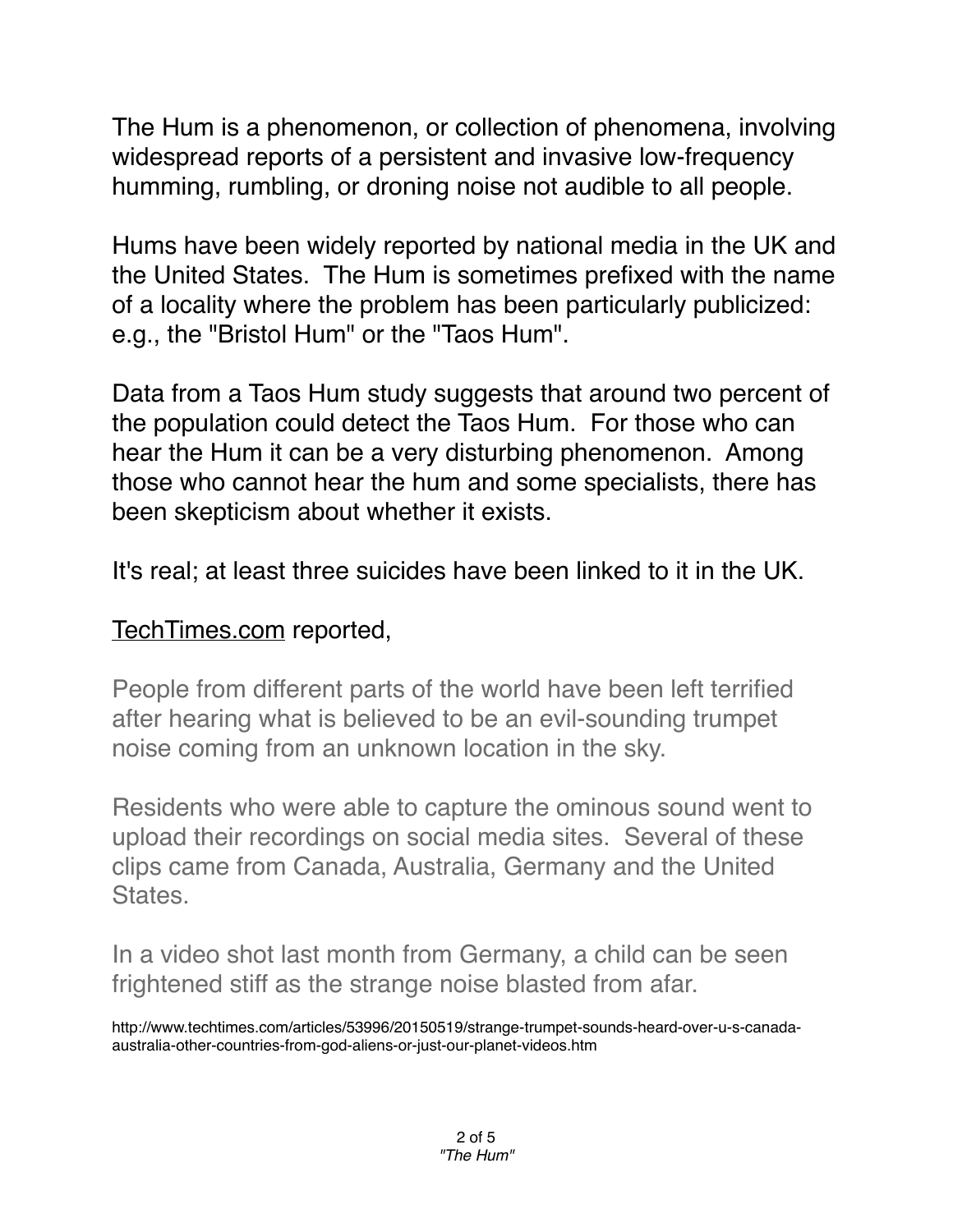A May 20th article posted by [dailymail.com](http://dailymail.com) was titled, *What IS this strange sound from the sky? Noise heard across the globe for nearly a DECADE - but nobody has an explanation.*

### Excerpts:

Sounding like a trumpet... a selection of videos shot from the Canada to Ukraine, via the U.S., Germany and Belarus show strange goings on above us.

And the eerie sounds have been continuously heard at all different times and locations for almost a decade.

Geoscientist David Deming from the University of Oklahoma has previously written about a phenomenon called The Hum - 'a mysterious and untraceable sound that is heard in certain locations around the world by two to ten per cent of the population'.

http://www.dailymail.co.uk/travel/travel\_news/article-3084260/What-strange-sound-sky-Noise-heardglobe-nearly-DECADE-explanation.html#ixzz3ahSBaXhL

#### There is a website dedicated to documenting and mapping the hum around the world. It states,

Most people find this website because they are searching for the source of an unusual low frequency sound. The sound is called the Worldwide Hum. The classic description is that it sounds like there is a truck idling outside your home. For some people, it is a deep and distant droning bass tone. Some people perceive the sound as a rumbling noise. The sound is louder indoors than outdoors, and louder late at night than during the afternoon.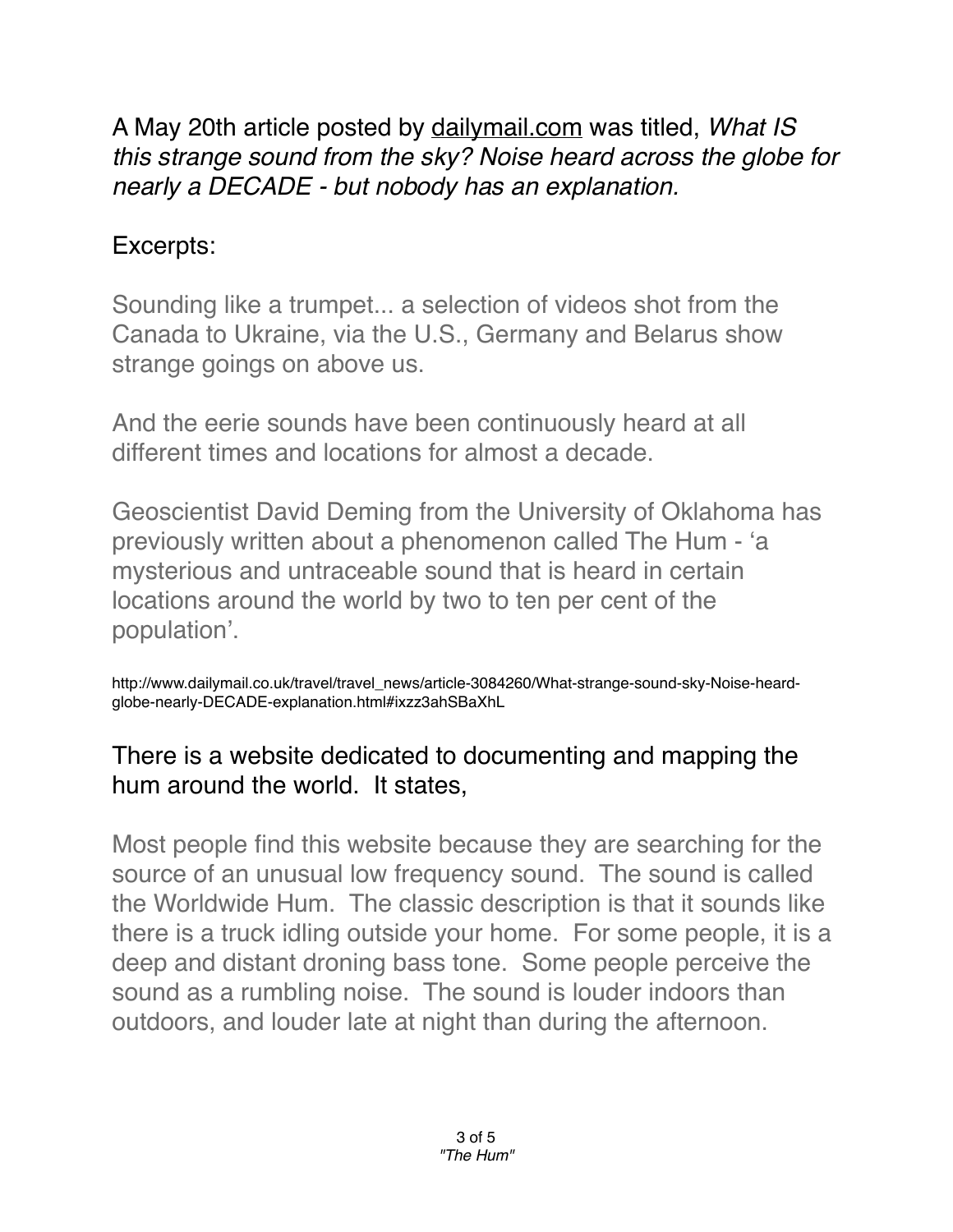People who can hear the Hum are very often in their 40s or older. In the more serious cases, the Hum can affect quality of life; in a number of documented cases, the torment of the noise can be life-altering. To date, more than 4000 people have entered their locations and data.

#### <http://www.thehum.info>

What does this have to do with Bible prophecy? Maybe nothing!

It is interesting to note, however, that, in the Revelation, about half-way into the Tribulation, you read,

Rev 16:17 Then the seventh angel poured out his bowl into the air, and a loud voice came out of the temple of heaven, from the throne, saying, "It is done!"

Rev 16:18 And there were **noises** and thunderings and lightnings; and there was a great earthquake, such a mighty and great earthquake as had not occurred since men were on the earth.

We also know that, at the coming of Jesus for His church to resurrect and rapture us, there will be a trumpet blast heard in the heavens:

1Th 4:16 For the Lord Himself will descend from heaven with a shout, with the voice of an archangel, and with the **trumpet** of God. And the dead in Christ will rise first.

Noises in the heavens *are* going to play a prominent role in the future. It's just interesting that, suddenly, select groups of people are becoming aware of noises from the sky.

File this one under the heading, "Let's Wait & See."